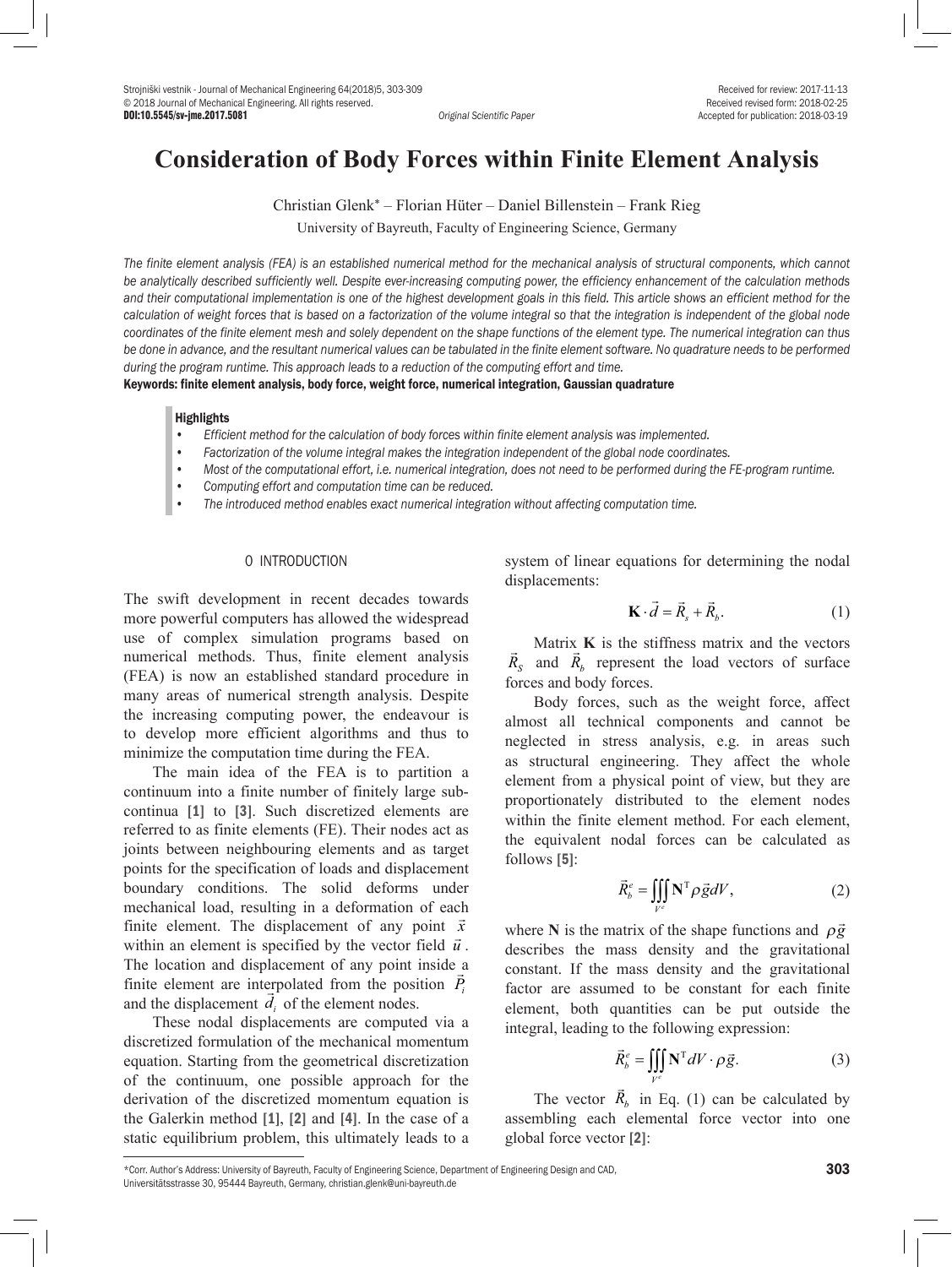$$
\vec{R}_b = \sum_e \vec{R}_b^e. \tag{4}
$$

In this paper, we present a mathematical approach to a time-efficient calculation of the volume integral in Eq. (3).

# 1 ELEMENT DESCRIPTION AND NUMERICAL INTEGRATION

Interpolation polynomials are used to describe the displacement field  $\vec{u}$  within a finite element, which are composed of the shape functions  $N_i$  and the displacement vectors  $d_i$  of each element node. Typically, the following formula is used in the FEM literature [1], [5] and [6]:

$$
\vec{u}(r,s,t) \approx \sum_{i} N_i(r,s,t) \cdot \vec{d}_i.
$$
 (5)

The location dependency of the displacement field is included in the shape functions. If these functions were dependent on the global Cartesian coordinates  $(x, y, z)$ , the shape functions  $N_i$  would have to be determined individually for each finite element of the structure. To avoid this effort, a coordinate transformation into a generally curvilinear element coordinate system (*r*,*s*,*t*) is typically performed within the finite element method. In that way, the finite elements are transformed into their undistorted geometry, which is why this coordinate system is also called the natural coordinate system.

An interpolation approach similar to Eq. (5) is typically used to establish a relation between the global coordinates  $(x, y, z)$  and the curvilinear, natural coordinates (*r*,*s*,*t*):

$$
\vec{x}(r,s,t) \approx \sum_{i} \widehat{N}_{i}(r,s,t) \vec{P}_{i} , \qquad (6)
$$

where  $\hat{N}_i$  denotes the shape functions for the where  $N_i$  denotes the shape functions for the interpolation of the geometry and  $\vec{P}_i$  the node coordinates in the global Cartesian coordinate system.

Generally, the supporting points for the interpolation polynomials of  $\vec{u}$  and do not have to be coincidental [6]. Other or fewer nodes can be used for the calculation of  $\vec{x}$ . If the supporting points are chosen to be identical, the shape functions  $N_i$  and  $N_i$ coincide. In this case, the element formulation is called isoparametric [2].

According to Eq. (3), a volume integral must be solved for the calculation of the gravitational nodal forces. If the element formulation is assumed to be isoparametric, the integration can be performed in the natural coordinate system [3]:

$$
\vec{R}_{b}^{e} = \iiint\limits_{(r,s,t)} \mathbf{N}^{\mathrm{T}} \mathbf{det} \mathbf{J} \, dr ds dt \cdot \rho \vec{g}.
$$
 (7)

The term det**J** denotes the determinant of the Jacobian matrix, also called functional determinant, and is defined as:

$$
\det \mathbf{J} = \begin{vmatrix} \frac{\partial x}{\partial r} & \frac{\partial x}{\partial s} & \frac{\partial x}{\partial t} \\ \frac{\partial y}{\partial r} & \frac{\partial y}{\partial s} & \frac{\partial y}{\partial t} \\ \frac{\partial z}{\partial r} & \frac{\partial z}{\partial s} & \frac{\partial z}{\partial t} \end{vmatrix}.
$$
 (8)

The evaluation of the volume integral, shown in Eq. (7), is usually carried out by numerical integration [3]. Typically, Gaussian quadrature is used in this context [1], which is based on the idea of evaluating the integrand at certain grid points, so-called Gauss points, and calculating the weighted sum [3]:

$$
\vec{R}_{b}^{e} \approx \sum_{a=1}^{m} \sum_{b=1}^{m} \sum_{c=1}^{m} \alpha_{a} \alpha_{b} \alpha_{c} \left\{ \mathbf{N}^{T} \det \mathbf{J} \right\} (r_{a}, s_{b}, t_{c}) \cdot \rho \vec{g}. \tag{9}
$$

The parameters  $(a_a, a_b, a_c)$  denote the Gaussian weights, and  $(r_a, s_b, t_c)$  are the natural coordinates of the Gauss points [3]. These parameters might be different for various element geometries. For example, there are Gaussian weights and Gauss points specially developed for triangles and tetrahedrons [1], [7] and [8].

If the polynomial degree is denoted as *p*, at least  $m=(p+1)/2$  supporting points are required to obtain an exact integration [9].

## 2 FACTORIZATION OF THE JACOBIAN DETERMINANT

During the calculation of the Jacobian determinant, the partial derivatives of the Cartesian coordinates  $(x, y, z)$ with respect to the natural coordinates (*r*,*s*,*t*) must be evaluated. If an isoparametric element formulation is assumed, the following equation holds [3]:

$$
\det \mathbf{J} = \begin{vmatrix} \sum_{i=1}^{n} \frac{\partial N_i}{\partial r} x_i & \sum_{i=1}^{n} \frac{\partial N_i}{\partial s} x_i & \sum_{i=1}^{n} \frac{\partial N_i}{\partial t} x_i \\ \sum_{j=1}^{n} \frac{\partial N_j}{\partial r} y_j & \sum_{j=1}^{n} \frac{\partial N_j}{\partial s} y_j & \sum_{j=1}^{n} \frac{\partial N_j}{\partial t} y_j \\ \sum_{k=1}^{n} \frac{\partial N_k}{\partial r} z_k & \sum_{k=1}^{n} \frac{\partial N_k}{\partial s} z_k & \sum_{k=1}^{n} \frac{\partial N_k}{\partial t} z_k \end{vmatrix}.
$$
 (10)

This determinant can be expanded to the following expression:

304 *Glenk, C. – Hüter, F. – Billenstein, D. – Rieg, F.*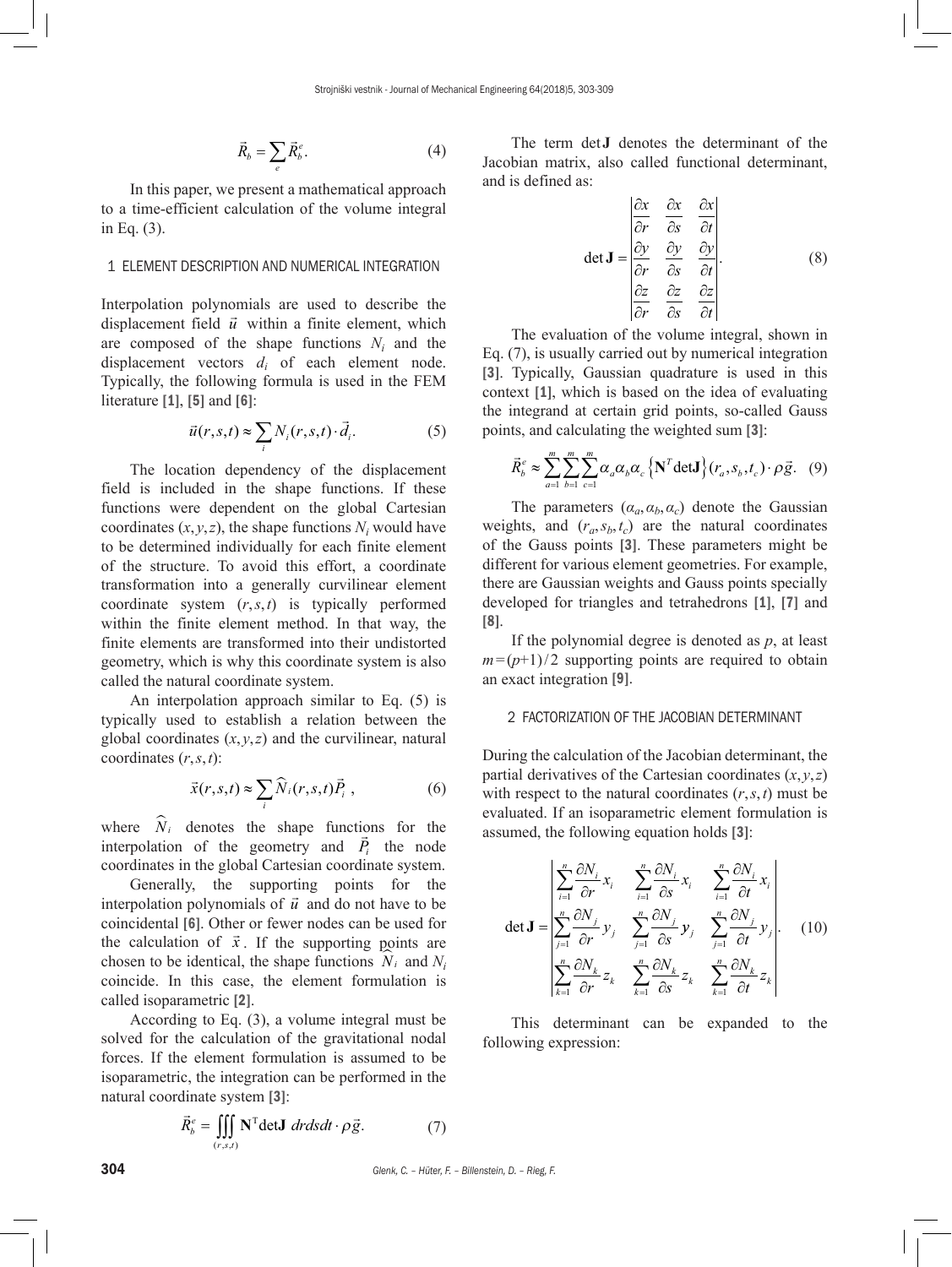$$
\det \mathbf{J} = \sum_{i=1}^{n} \sum_{j=1}^{n} \sum_{k=1}^{n} \frac{\partial N_i}{\partial r} \frac{\partial N_j}{\partial s} \frac{\partial N_k}{\partial t} x_i y_j z_k
$$
  
+ 
$$
\sum_{i=1}^{n} \sum_{j=1}^{n} \sum_{k=1}^{n} \frac{\partial N_k}{\partial r} \frac{\partial N_i}{\partial s} \frac{\partial N_j}{\partial t} x_i y_j z_k
$$
  
+ 
$$
\sum_{i=1}^{n} \sum_{j=1}^{n} \sum_{k=1}^{n} \frac{\partial N_j}{\partial r} \frac{\partial N_k}{\partial s} \frac{\partial N_i}{\partial t} x_i y_j z_k
$$
  
- 
$$
\sum_{i=1}^{n} \sum_{j=1}^{n} \sum_{k=1}^{n} \frac{\partial N_k}{\partial r} \frac{\partial N_j}{\partial s} \frac{\partial N_j}{\partial t} x_i y_j z_k
$$
  
- 
$$
\sum_{i=1}^{n} \sum_{j=1}^{n} \sum_{k=1}^{n} \frac{\partial N_i}{\partial r} \frac{\partial N_k}{\partial s} \frac{\partial N_j}{\partial t} x_i y_j z_k
$$
  
- 
$$
\sum_{i=1}^{n} \sum_{j=1}^{n} \sum_{k=1}^{n} \frac{\partial N_j}{\partial r} \frac{\partial N_i}{\partial s} \frac{\partial N_k}{\partial t} x_i y_j z_k
$$
(11)

By bracketing out the node coordinates, this equation can be rewritten as:

$$
\det \mathbf{J} = \sum_{i=1}^{n} \sum_{j=1}^{n} \sum_{k=1}^{n} \left| \frac{\frac{\partial N_i}{\partial r} - \frac{\partial N_i}{\partial s}}{\frac{\partial N_j}{\partial s}} - \frac{\frac{\partial N_j}{\partial t}}{\frac{\partial s}{\partial t}} \right| \cdot x_i y_j z_k. \quad (12)
$$

According to this equation, the Jacobian determinant can be "factorized" in such a way that the node coordinates  $(x_i, y_j, z_k)$  and the partial derivatives of the shape functions are separated:

$$
\det \mathbf{J} = \sum_{i=1}^{n} \sum_{j=1}^{n} \sum_{k=1}^{n} H_{ijk}(r, s, t) \cdot X_{ijk}.
$$
 (13)

Based on the general properties of determinants [10], it can be shown that the determinant of the partial differential derivatives *Hijk* possess the following properties:

- 1)  $H_{ijk} = 0$  for  $i = j$  and/or  $j = k$  and/or  $k = i$ ,
- 2)  $H_{ijk} = -H_{jik} = H_{jki} = -H_{kji} = H_{kij} = -H_{ikj}.$

These properties result from the fact that the rows of *Hijk* are identical and that interchanging rows leads to a change of the sign of the determinant.

According to these properties, the following statements can be concluded:

- 1. To determine the value of all  $H_{ijk}$ , it suffices to calculate solely those  $I_{ijk}$  with:  $i=1,...,n-2$ ,  $j=i+1, ..., n-1, k=j+1, ..., n$ .
- 2. The sign of all  $H_{ijk}$  can be determined via property 2).
- 3. The number of the determinants  $H_{ijk}$  to be calculated decreases from  $n^3$  to  $\frac{n}{\sqrt{n}}$ *n* !  $\frac{1}{(n-3)!3!}$ .

To proof these statements,  $H_{ijk}$  is considered as a tensor of third order with *n* elements per row, i.e. it describes a cube of "edge length" *n*. According to property 1), all components of this tensor with  $i=j$ and/or  $j=k$  and/or  $k=i$  are equal to zero. All these zero-values  $H_{iik}$ ,  $H_{iij}$  and  $H_{kjk}$  are arranged in such a manner that they form three planes within the cube, which intersect along the body diagonal of the cube, where  $i=j=k$  holds. The cube is thereby divided into six tetrahedrons, Fig. 1. These tetrahedrons can be described by the intervals of indices  $a=1,...,n-2$ ,  $b = a+1, ..., n-1$  and  $c = b+1, ..., n$ , where the parameters  $(a, b, c)$  are placeholders for each of the six possible permutations of  $(i,j,k)$ . One possible tetrahedron is defined as  $i=1,...,n-2, j=i+1,...,n-1$ , and  $k=j+1, ..., n$ , which is shown in Fig. 1.



Fig. 1. *Composition of the tensor Hijk*

According to property 2) all other five tetrahedrons have the same entries regarding their absolute value. They only differ in sign. Therefore, it suffices to calculate only one of these six tetrahedrons. All the others can be derived from the first tetrahedron based on property 2), which is why the second statement is valid.

The third statement is verified with an example. If  $n=3$ , i.e.  $i, j, k=1,...,3$ , then there are  $n^3=27$ different "combinations" for the index triple:  $(i, j, k)$  =  $(1, 1, 1), (1, 1, 2), (1, 2, 1), (2, 1, 1)$  etc. According to property 1), all combinations comprised of at least two identical indices, such as  $(1, 1, 2)$  or  $(3, 3, 3)$ , are of no interest. Consequently, the number of relevant combinations decreases to  $n! = 6$ . Furthermore, the sequence of the indices within each index triple is irrelevant according to property 2), i.e.  $|H_{ijk}| = |H_{jik}| = |H_{kij}|$ , etc. The number of relevant index combinations is thereby reduced to only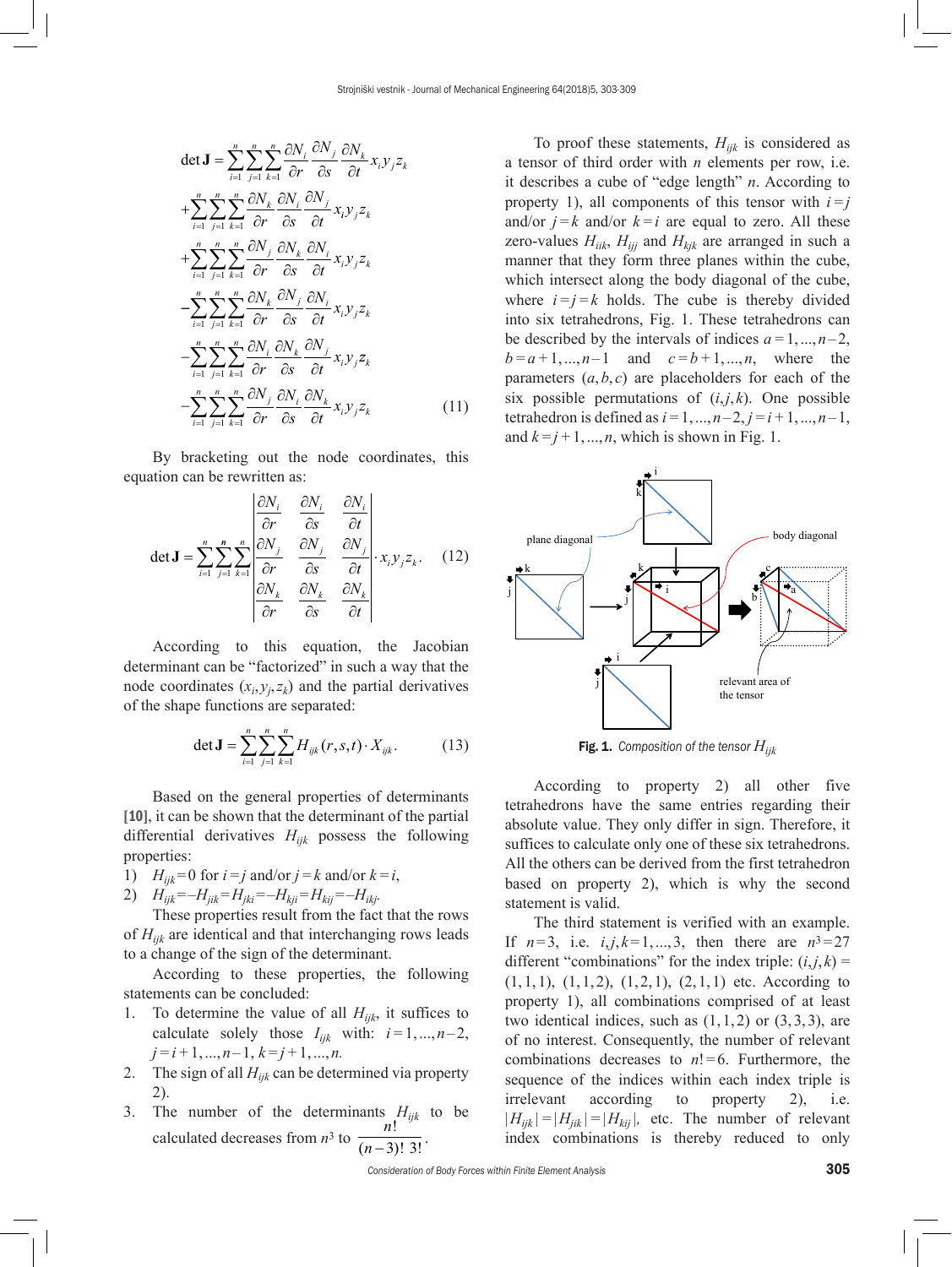*n n* !  $\overline{(n-3)! \ 3!}$  = 1. For this reason, (1,2,3) is the only interesting combination in this example. If the value of  $H_{123}$  is calculated, all other 26 determinants  $H_{ijk}$  can be derived via properties 1) and 2). Therefore, the calculation of  $n^3 - \frac{n}{(n-3)}$ !  $\frac{(n-3)!}{3!}$  =26 integrals can be omitted, resulting in a reduction of computing effort  $\frac{1}{2}$ n! 1  $\frac{n!}{(-3)!}$  3! =  $\frac{1}{27}$ .

$$
n^3(n-3)!\cdot 3!\cdot 27
$$

In this example, the combination (1,2,3) was arbitrarily chosen as the "only" interesting combination. Likewise, any other permutation could be used. The relevant point is that calculating one of them is sufficient.

This example shows that the computing effort for the evaluation of the Jacobian determinant (Eq. (13)) can be significantly reduced by exploiting the properties of *Hijk*.

## 3 FACTORIZATION OF THE VOLUME INTEGRAL

The factorization of the Jacobian determinant according to Eq. (13) can be utilized for an efficient evaluation of the volume integral, Eq. (7). The basic idea is to make the integral independent of the global coordinates of the element nodes by exploiting the factorization of the Jacobian determinant.

Inserting Eq. (13) into Eq. (7) leads to the following expression:

$$
\vec{R}_{b}^{e} = \iiint\limits_{(r,s,t)} \mathbf{N}^{\mathrm{T}} \sum_{i=1}^{n} \sum_{j=1}^{n} \sum_{k=1}^{n} H_{ijk} X_{ijk} dr ds dt \cdot \rho \vec{g}. \tag{14}
$$

This equation can be rewritten as follows:

$$
\vec{R}_{b}^{e} = \sum_{i=1}^{n} \sum_{j=1}^{n} \sum_{k=1}^{n} \iiint_{(r,s,t)} \mathbf{N}^{T} H_{ijk} dr ds dt \cdot \rho \vec{g} X_{ijk}
$$
\n
$$
= \sum_{i=1}^{n} \sum_{j=1}^{n} \sum_{k=1}^{n} \mathbf{I}_{ijk} \cdot \vec{X}_{ijk}^{*}.
$$
\n(15)

As a result, the volume integral in Eq. (14) has been split up into a sum of two factors. The first factor **I***ijk* consists of an integral, which is independent of the node coordinates  $(x_i, y_i, z_i)$ . The node coordinates are included in the second factor  $\vec{X}_{ijk}^*$ .

This factorization of the original volume integral leads to a significant increase of the total computing effort because several integrals need to be calculated instead of one. Furthermore, since several integrals must be calculated and summed up, a full integration order should be used to avoid summing up numerical errors, which makes the numerical integration more expensive. This effect is particularly noticeable for elements with a high number of nodes, such as quadratic hexahedrons, for which many integrals must be calculated.

However, the advantage of this approach is that these integrals are independent of the node coordinates, the mass density, and the gravitational factor. They only depend on the shape functions and their partial derivatives. Therefore, these integrals are specific for an element type just like the shape functions. They only need to be calculated and tabulated once for a specific element type. Afterwards, they can be used to calculate the nodal forces for all finite elements of the same element type.

In practice, the integrals  $I_{ijk}$  are calculated only once and their numerical values are stored hard coded within the finite element program. During the program runtime these numerical values of  $I_{ijk}$  only need to be multiplied with the vectors  $\vec{X}_{ijk}^*$  and summed up for each element according to Eq. (15). No Gaussian quadrature must be performed. Therefore, both the computing effort and the computing time can be reduced in practice.

#### 4 COMPARISON OF METHODS

In this section, the efficiency of the introduced factorization-based method is considered. For this purpose, the calculation of the weight force of a tetrahedron element with quadratic shape functions is performed, see Fig. 2. The required shape functions and their partial derivatives can be taken from Rieg et al. [3].



Fig. 2. *Quadratic tetrahedron element*

In this purely academic example, the mass density is assumed to be  $\rho = 1$  and the gravitational factor is set to  $\vec{g} = (1, 0, 0)$ .

First, the volume integral (Eq. (3)) is solved via the standard approach using the Gaussian quadrature according to Eq. (9). The total order of the polynomial inside the integrand of the volume integral is  $p=5$ because quadratic shape functions are used. An integration order of at least *m*=3 must be chosen to ensure an exact numerical integration. In this case, the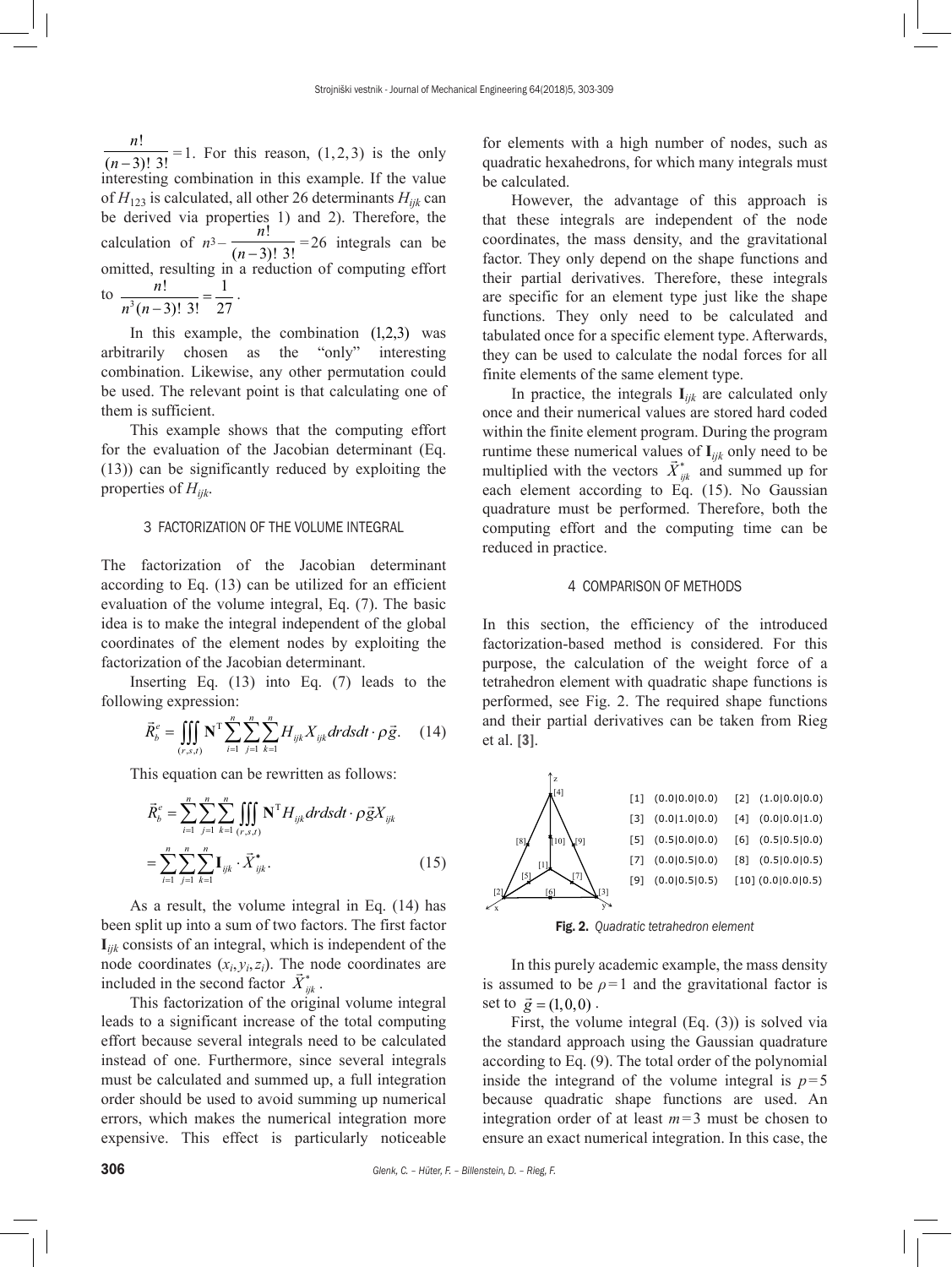numerical integration leads to the following value for the weight force on the tetrahedron rounded to six decimal places:  $\left\| \vec{R}_{b}^{e} \right\| = 0.166667.$ 

The efficiency of this standard approach is compared to the factorization-based method according to Eq. (15). As mentioned in Section 3, the integrals  $\mathbf{I}_{ijk}$  are not calculated during the finite element analysis, which is why no numerical integration must be performed. These integrals are solved in advance, and their numerical values are stored hard coded within the program. Only the summation needs to be performed during runtime, which finally leads to the same result as above:  $\left\| \vec{R}_{b}^{e} \right\| = 0.166667$ .

This result can be easily verified by an analytical calculation of the weight force on the tetrahedron:

$$
F_g = \rho g V^e = \frac{1}{6} \approx 0.166667. \tag{16}
$$

The results of all three methods match exactly on the full mantissa length.

A test program has been written to compare the performance of both integration methods. In Table 1, a comparison of the computation times of the standard integration approach  $t_{GO}$  using Gaussian quadrature and the factorization-based method  $t_F$  is given. The computation time for the calculation of the integrals  $\mathbf{I}_{ijk}$  is not taken in to account, because the numerical integration is not performed during runtime.

Different integration orders have been applied during Gaussian quadrature. The computing time of the factorization-based method is lower in each case for the test setting considered here. Especially for higher integration orders, the advantage is significant according to Table 1.

Table 1. *Comparison of computation times for different integration orders* 

| Integration order m | Ratio of computation times $t_{GO}/t_F$ |  |  |
|---------------------|-----------------------------------------|--|--|
|                     |                                         |  |  |
|                     | 58                                      |  |  |
|                     | 141                                     |  |  |
|                     |                                         |  |  |

This observation can be explained by the fact that a higher integration order implies a significantly higher number of Gaussian integration points, which must be considered during numerical integration. This affects the computation time  $t_{GQ}$ . In contrast, the computation time of the factorization-based method  $t_F$ does not change, because no numerical integration is performed during runtime.

The factorization-based method can be applied to every continuum element. Fig. 3 shows a cantilever beam under dead load.



The aim of this example is to demonstrate the applicability of this method to different finite element types. Both linear and quadratic hexahedrons and tetrahedrons are considered.

The results of the finite element simulations are summarized in Table 2. Each finite element model considered the weight force correctly compared to the analytical solution:

$$
F_g = \rho g L a^2 = 1540.17 \text{ N.}
$$
 (17)

The displacement field of the quadratic hexahedron model is shown in Fig. 4. The values of the maximum total displacement are summarized in Table 2.

Table 2. *Results of the maximum displacement de-pending on the element type and number of elements*

| Element type          | Number of<br>elements | $\Sigma_i R_{bi}$ [N] | Maximum<br>displacement [mm] |
|-----------------------|-----------------------|-----------------------|------------------------------|
| Linear hexahedron     | 20000                 | 1540.17               | 0.891                        |
| Quadratic hexahedron  | 20000                 | 1540.17               | 0.896                        |
| Linear tetrahedron    | 86011                 | 1540.17               | 0.871                        |
| Quadratic tetrahedron | 86011                 | 1540.17               | 0.896                        |

The quality of the calculated maximum total displacements depends on the element type and on the number of finite elements.

An analytical calculation based on the Bernoulli beam theory [11] leads to a value of 0.897 mm for the displacement of the end of the cantilever beam. The comparison illustrates that the factorization-based method is applicable to large finite element structures of different finite element types.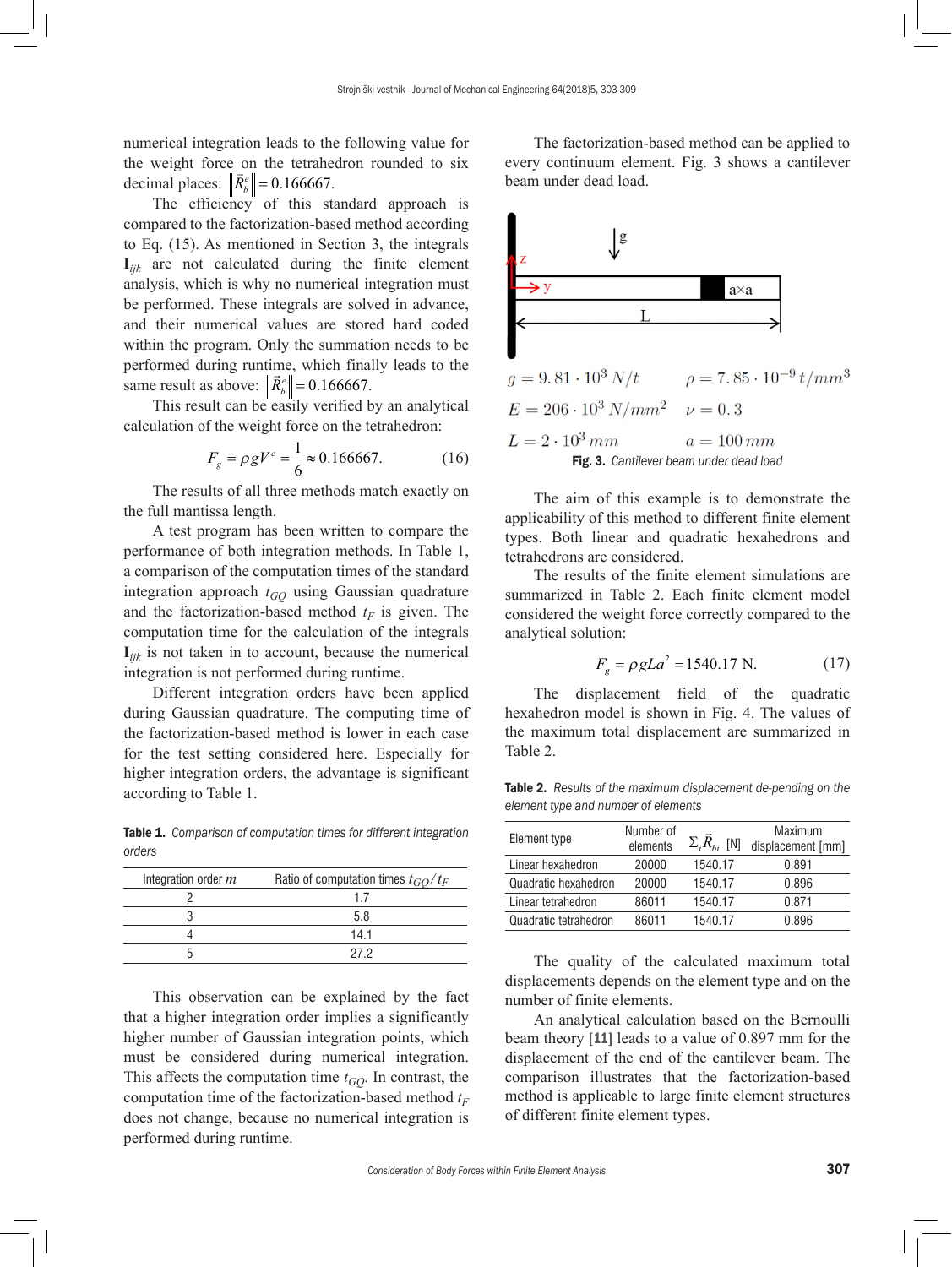

Fig. 4. *Total displacement of the cantilever beam*

# 5 DISCUSSION

Using the factorization-based method for the calculation of weight forces within the finite element analysis can lead to a noticeable reduction of the computation time, as shown in Section 3.

However, this approach is not limited to the calculation of weight forces but can be generalized as follows:

$$
\iiint\limits_V f(r,s,t)dV = \sum_{i=1}^n \sum_{j=1}^n \sum_{k=1}^n I_{ijk} \cdot X_{ijk},
$$
 (18)

where  $I_{ijk}$  is defined as:

$$
I_{ijk} = \iiint\limits_{(r,s,t)} f(r,s,t) H_{ijk} dr ds dt.
$$
 (19)

If the integrand  $f(r, s, t)$  is solely a function of the natural coordinates and independent of the Cartesian node coordinates, these integrals  $I_{ijk}$  can be calculated in advance. This may lead to a noticeable advantage in computation time under the following circumstances:

- 1) The calculation of the *Iijk* is not included in the computation time, because the calculation can be done before the program runtime.
- 2) There are many volume integrals of the same type to be solved so that it is possible to reuse the integrals *Iijk*.

In the context of the finite element analysis, the volume integral of the mass matrix [5] or other body forces, such as the centrifugal force [12], fulfil both criteria.

As shown in Section 3, the application of the factorization-based method can lead to a noticeable reduction of the computation during the calculation of the nodal weight forces of a quadratic tetrahedron element. In general, the ratio of computation times of the standard approach using Gaussian quadrature and of the factorization-based method depends on several aspects:

- 1) The complexity of the function *f*: The more complex the function *f*, the more CPU-intensive its evaluation at the supporting points. For instance, a high polynomial degree of the integrand requires a high integration order to obtain an exact numerical integration of the volume integral, which affects the computational effort and time of the Gaussian integration method. In contrast, the factorization-based method is not affected, because the actual integration of *f* is not performed during the program runtime. Therefore, a high complexity of the function *f* leads to a high ratio of computation times.
- 2) The element type: In general, a higher polynomial degree of the shape functions requires a higher integration order to ensure exact numerical integration regarding the Jacobian determinant. Therefore, the computing effort for the Gaussian quadrature increases. At the same time, the computation effort of the factorization-based method also grows, since a finite element of higher order has a larger number of nodes *n*. These competing factors must be considered in terms of computational effort and time.
- 3) The software implementation: The way both integration methods are implemented into the finite element software can affect the ratio of computation times. In this context, the factorization-based method provides the advantage that no Gaussian quadrature needs to be implemented.

The advantage of the factorization-based method over the standard approach will therefore differ for different cases of application. Each case must be considered individually.

#### 6 CONCLUSIONS

The consideration of body forces, such as the weight force, is crucial for the stress analysis of many technical applications.

In this paper, we introduced an efficient approach for the exact calculation of the resultant weight force on the nodes of three-dimensional continuum elements.

The method is based on a factorization of the Jacobian determinant so that the partial derivatives of the shape functions are separated from the